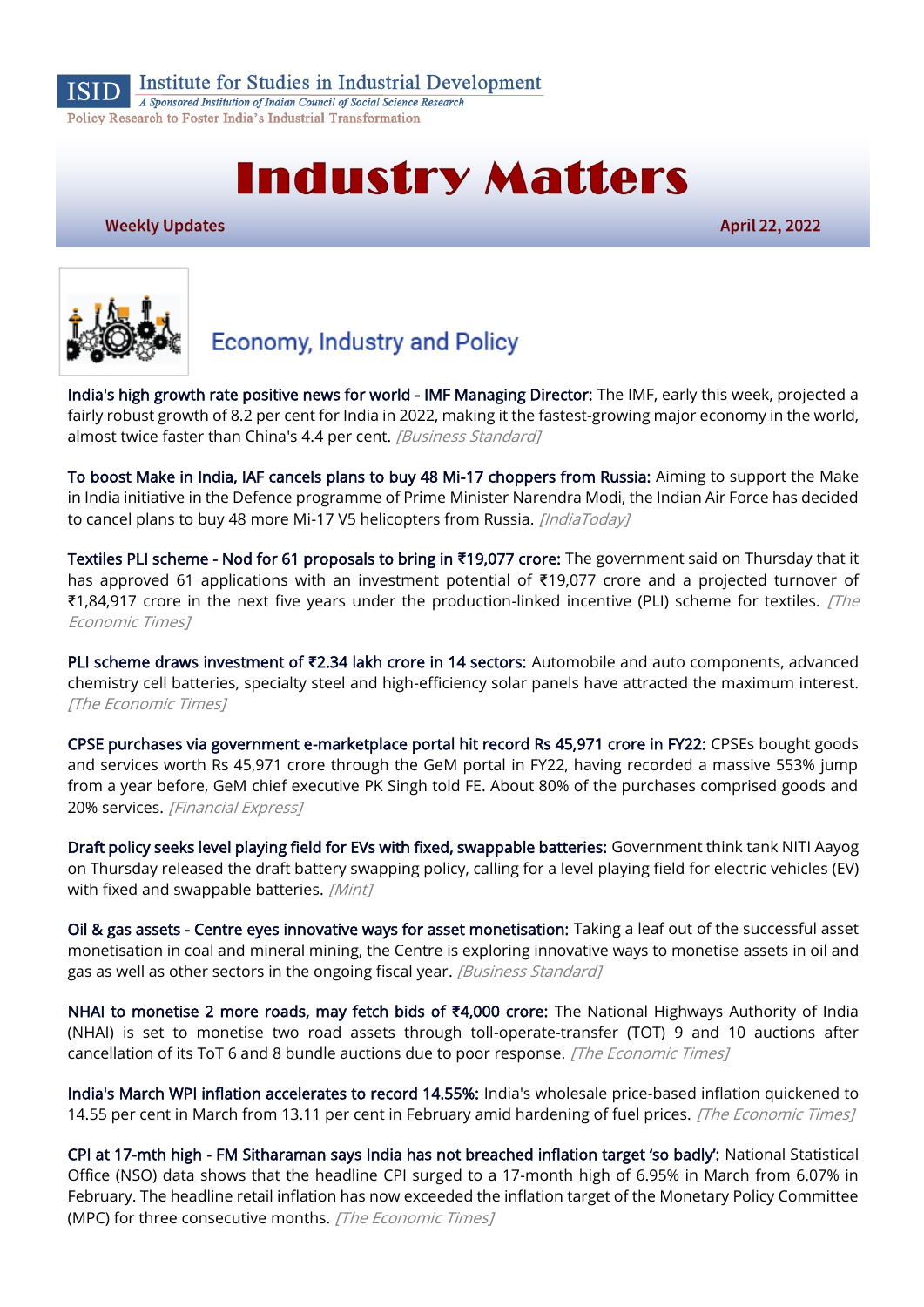[Govt plans regulator for skill gaming industry to curb money laundering:](https://www.business-standard.com/article/companies/govt-plans-regulator-for-skill-gaming-industry-to-curb-money-laundering-122041800019_1.html) The government has observed that there is no law preventing entities incorporated in foreign countries with no physical presence in India from launching gaming products, and thus a framework is needed to put certain conditions for these entities to operate in India. [Business Standard]

[GST - GoM yet to take a view on rate rationalisation, says report:](https://www.business-standard.com/article/economy-policy/gst-gom-yet-to-take-a-view-on-rate-rationalisation-says-report-122041801171_1.html) There was a thought in some quarters that the slab of 5 per cent may be broken into 3 per cent and 8 per cent, and the remaining slabs of 12, 18 and 28 per cent will continue. [Business Standard]

[Order inflows at capital goods firms likely to decline in Q4FY22:](https://www.financialexpress.com/economy/order-inflows-at-cap-goods-firms-likely-to-decline-in-q4fy22/2494289/) Typically, the fourth quarter is the strongest quarter for the cap goods sector as companies — both public and private — try to finalise orders before the year ends. However, this year, the January-March period was somewhat dull even though the first half of the year saw good traction in fresh orders. [Financial Express]

[Not just Centre, states also saw jump in FY22 tax revenue:](https://www.financialexpress.com/economy/not-just-centre-states-also-saw-jump-in-fy22-tax-revenue/2494428/) The 20 states reviewed reported a combined capex of Rs 3.44 trillion in April-February of FY22, up 37% on year, compared with an year-on-year decline of 14% witnessed in the corresponding period of FY21. [Financial Express]

[Direct selling has to be clearly defined - Industry bodies:](https://economictimes.indiatimes.com/industry/services/retail/direct-selling-has-to-be-clearly-defined-industry-bodies/articleshow/90853942.cms) Multiple industry bodies and business groups have written to the consumer affairs ministry, seeking a crucial amendment in rules notified for the ₹18,000-crore direct selling industry in the Consumer Protection Direct Selling Rules. [The Economic Times]



## **Foreign Investment**

[JCB invests Rs 1000 crore in Vadodara aimed at exports market:](https://economictimes.indiatimes.com/industry/indl-goods/svs/engineering/jcb-invests-rs-1000-crore-in-vadodara-aimed-at-exports-market/articleshow/90982636.cms) UK based construction equipment major JCB is investing Rs 1000 crore in setting up a dedicated exports facility for critical parts and components for the global operations in Vadodara, Gujarat. [The Economic Times]

[Indian drug firms get a shot in the arm in \\$12-bn Australian drug market:](https://www.business-standard.com/article/companies/indian-drug-firms-get-a-shot-in-the-arm-in-12-bn-australian-drug-market-122042001497_1.html?utm_source=Spotlight&utm_medium=website&utm_campaign=Premium_11072018) Indian drug firms get a shot in the arm in the \$12 bn Australian drug market as the Therapeutic Goods Administration (TGA), Australia agrees to accelerate the drug approval process in that country for Indian players who already have an approved plant and product from one of the stringent regulatory authorities like US, EU or Canada. [Business Standard]

[Switch Mobility commits £300 million in UK and India, to create 4000 jobs:](https://economictimes.indiatimes.com/industry/renewables/switch-mobility-commits-300-million-in-uk-and-india-to-create-4000-jobs/articleshow/90982935.cms) This announcement was made as part of UK Prime Minister Boris Johnson's visit to Delhi and Gujarat, which aimed at strengthening bilateral trade between both the countries. [The Economic Times]

[Brookfield invests Rs 2000 cr in BC Jindal's packaging business:](https://economictimes.indiatimes.com/industry/indl-goods/svs/packaging/brookfield-invests-rs-2000-cr-in-bc-jindals-packaging-business/articleshow/90283143.cms) Jindal Poly Films, a BC Jindal Group firm, has signed a definitive agreement with Canadian investor Brookfield to raise as much as Rs 2000 cr by selling a significant minority stake in its packaging films business. [The Economic Times]



## **Trade Policy and Competitiveness**

[A six-point agenda for India to raise its trade competitiveness:](https://www.livemint.com/opinion/online-views/a-six-point-agenda-for-india-to-raise-its-trade-competitiveness-11650211718224.html) In a white paper on 'Building Competitiveness for Inclusive Growth', CUTS International, Institute for Competitiveness and Institute for Studies in Industrial Development have outlined an action agenda for improving Indian competitiveness. [Mint]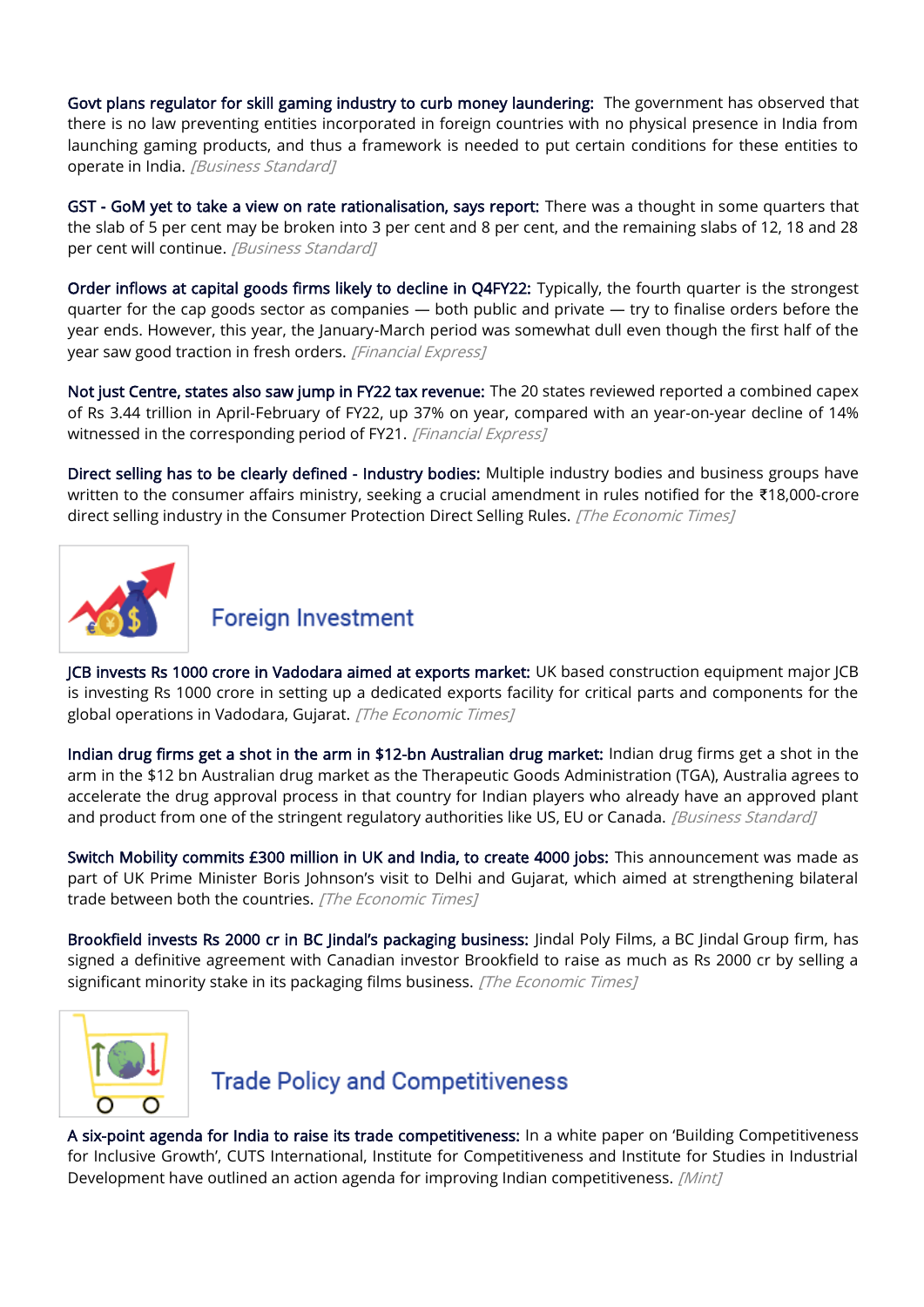[Govt eases certain norms under EPCG scheme to promote ease of doing biz:](https://www.business-standard.com/article/economy-policy/govt-eases-certain-norms-under-epcg-scheme-to-promote-ease-of-doing-biz-122041500835_1.html) The objective of the Export Promotion Capital Goods (EPCG) scheme is to facilitate import of capital goods for producing quality goods and services and enhance India's manufacturing competitiveness. [Business Standard]

[Strong US-India relationship to strengthen global order - FM Sitharaman:](https://www.financialexpress.com/economy/strong-us-india-relationship-to-strengthen-global-order-fm-sitharaman/2496946/) This is one of those times when these two large democracies have found their space and they are comfortable working with each other. [Financial Express]

[Modi-Johnson meet likely to focus on talks to advance trade deal:](https://www.business-standard.com/article/economy-policy/modi-johnson-meet-likely-to-focus-on-talks-to-advance-trade-deal-122042000027_1.html) Prime Minister Narendra Modi's meeting with his United Kingdom equivalent Boris Johnson this week is expected to advance the negotiations on an interim trade deal, which is expected to be finalised between the two countries. [Business Standard]

[FIEO pitches for setting up of a committee to evaluate import trends:](https://economictimes.indiatimes.com/news/economy/foreign-trade/fieo-pitches-for-setting-up-of-a-committee-to-evaluate-import-trends/articleshow/90973729.cms) The Federation of Indian Export Organisations (FIEO) has suggested the commerce ministry to set up a committee to evaluate the country's import trends and encourage domestic production of such products to reduce the widening trade deficit.  $[The$ Economic Times]

[Plastic industry aims to double exports to \\$25 billion by 2025:](https://www.financialexpress.com/industry/plastic-industry-aims-to-double-exports-to-25-billion-by-2025/2493895/) The industry should also aspire to raise its annual turnover to Rs 10 trillion in about five years from Rs 3 trillion now, Goyal said. [Financial Express]

[Historic India-UAE trade pact effective from May 1 - Minister:](https://economictimes.indiatimes.com/news/economy/foreign-trade/historic-india-uae-trade-pact-effective-from-may-1-minister/articleshow/90974901.cms) The agreement will provide significant benefits to Indian and UAE businesses, including enhanced market access and reduced tariffs. [The Economic Times]

[Govt likely to set export target of \\$800 Billion for FY23:](https://economictimes.indiatimes.com/news/economy/foreign-trade/govt-likely-to-set-export-target-of-800-billion-for-fy23/articleshow/90966236.cms) India is likely to set an ambitious export target of around \$800 billion for goods and services for 2022-23, almost 19.5% higher than \$670 billion clocked in 2021-22. [The Economic Times]

[Service sector exports likely to touch USD 350 billion this fiscal - SEPC:](https://economictimes.indiatimes.com/news/economy/foreign-trade/service-sector-exports-likely-to-touch-usd-350-billion-this-fiscal-sepc/articleshow/90965203.cms) Abhay Sinha, Deputy Director-General, Service Export Promotion Council (SEPC), said the target has been revised from USD 300 billion to USD 350 billion for 2022-23. [The Economic Times]

[Gross exports of gem & jewellery in FY21-22 stood at US\\$ 39.15 billion:](https://economictimes.indiatimes.com/industry/cons-products/fashion-/-cosmetics-/-jewellery/gross-exports-of-gem-jewellery-in-fy21-22-stood-at-us-39-15-billion/articleshow/90983565.cms) The overall gross exports of gem & jewellery from April 2021- March 2022 stood at US\$ 39.15 billion (Rs. 291771.48 crores), showing a growth of 54.13% in dollar terms (55.75% in rupee term) as compared to US\$ 25.40 billion (Rs. 187333.68 crores) in FY 2020-21. [The Economic Times]

[Govt to widen crackdown on low-grade imports; Move to hurt Chinese suppliers the most:](https://www.financialexpress.com/economy/govt-to-widen-crackdown-on-low-grade-imports-move-to-hurt-chinese-suppliers-the-most/2493321/) The move goes beyond the government's initial plan to formulate standards/technical regulations or put in place quality control orders (QCOs) for 371 key products in the first phase. [Financial Express]

[Passenger vehicle exports from India rise 43% in FY22; Maruti Suzuki leads segment:](https://economictimes.indiatimes.com/industry/auto/auto-news/passenger-vehicle-exports-from-india-rise-43-in-fy22-maruti-suzuki-leads-segment/articleshow/90903953.cms) Passenger vehicle exports from India increased 43 per cent in FY22, with Maruti Suzuki India leading the segment with dispatches of over 2.3 lakh units, as per the latest data by industry body SIAM. [The Economic Times]

[Services exports to Australia likely to reach \\$5 bn by 2027 - SEPC:](https://economictimes.indiatimes.com/news/economy/foreign-trade/services-exports-to-australia-likely-to-reach-5-bn-by-2027-sepc/articleshow/90862738.cms) Services exports to Australia are expected to more than double to USD 5 billion in the next five years on the back of the trade pact signed between the two nations. [The Economic Times]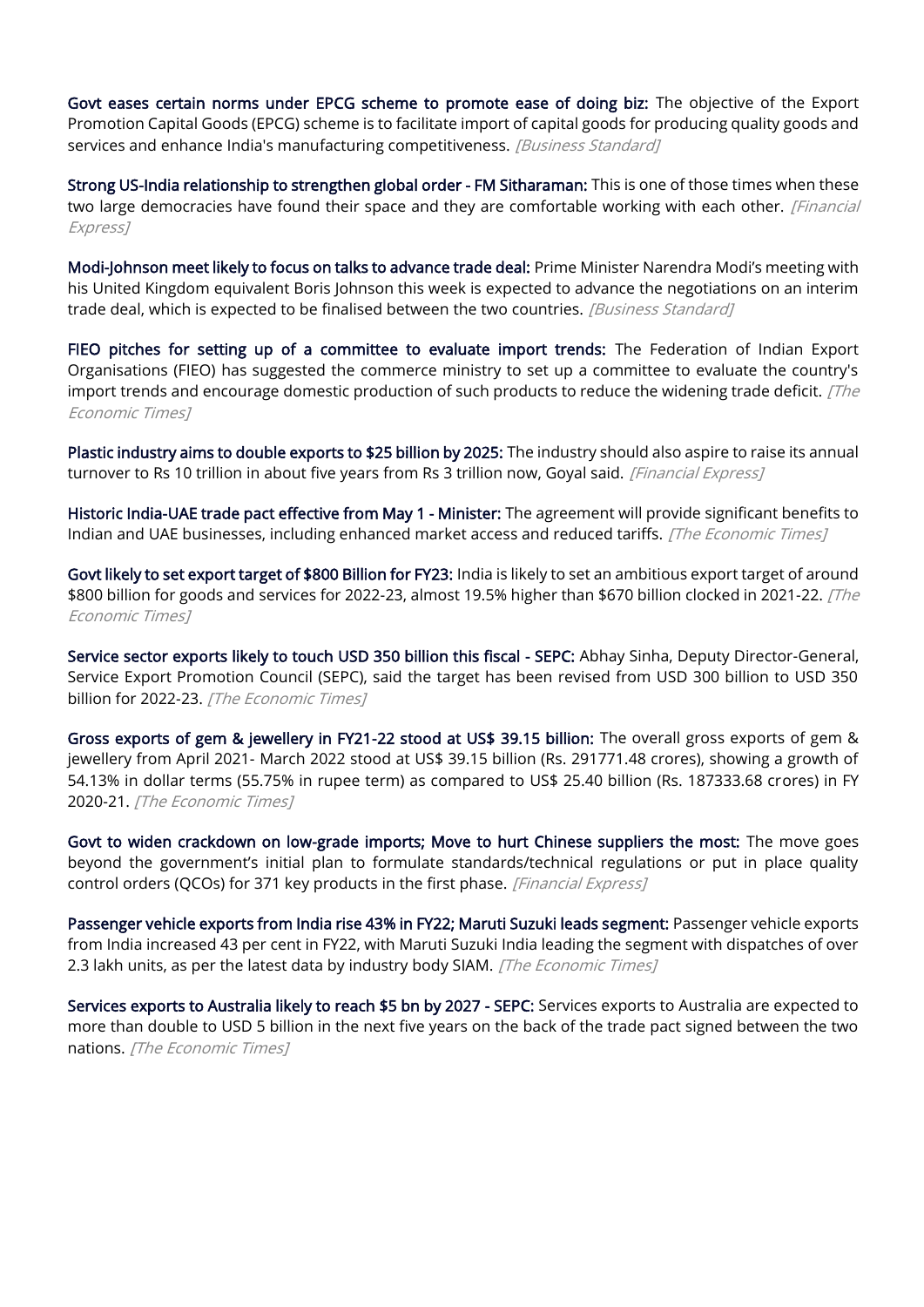

#### **Corporate Governance**

[MCA registers highest ever 1.67 lakh companies in FY 2021-22:](https://www.pib.gov.in/PressReleasePage.aspx?PRID=1817773) During the Financial Year 2021-22, Ministry of Corporate Affairs (MCA) registered more than 1.67 Lakh company incorporations as compared to 1.55 Lakh companies during FY 2020-21. [Press Information Bureau]

[L&T Infotech and Mindtree to merge to create \\$22-bn firm:](https://www.business-standard.com/article/companies/l-t-infotech-and-mindtree-to-merge-to-create-22-bn-firm-report-122041800554_1.html) The boards of Mindtree Ltd. and Larsen & Toubro Infotech Ltd., two software units controlled by the Mumbai-based engineering firm, could consider share swap ratios for the merger as early as next week. [Business Standard]

[Walmart, Flpkart offer Indian manufacturers access to 120 mn US consumers:](https://www.business-standard.com/article/companies/walmart-flipkart-offer-indian-manufacturers-access-to-120-mn-us-consumers-122042100493_1.html) Walmart, the world's largest retailer, said it is now offering Indian manufacturers and trading companies an opportunity for international expansion as cross-border sellers on Walmart Marketplace, where they could reach a growing market of more than 120 million US consumers each month. [Business Standard]

[Govt moves ahead with proposal to merge CIL arm with MECL; to prepare cabinet note:](https://economictimes.indiatimes.com/industry/indl-goods/svs/metals-mining/govt-moves-ahead-with-proposal-to-merge-cil-arm-with-mecl-to-prepare-cabinet-note/articleshow/90983083.cms) The government is moving ahead with a proposal to merge Coal India arm CMPDI with the Mineral Exploration and Consultancy Ltd (MECL) and will prepare a cabinet note on the same. [The Economic Times]



# **MSMEs and Start-ups**

Need dedicated policy framework for MSMEs' e[-commerce exports in upcoming foreign trade policy](https://www.financialexpress.com/industry/sme/msme-exim-need-dedicated-policy-framework-for-msmes-e-commerce-exports-in-upcoming-foreign-trade-policy-fisme/2499448/) – FISME: Industry body for MSMEs Federation of Indian Micro and Small & Medium Enterprises (FISME) on Thursday suggested a dedicated policy framework for promoting e-commerce exports in the upcoming [Foreign Trade](https://www.financialexpress.com/about/foreign-trade-policy/)  [Policy](https://www.financialexpress.com/about/foreign-trade-policy/) (FTP). [Financial Express]

[India will have over 250 unicorns by 2025, says Iron Pillar report:](https://www.business-standard.com/article/companies/india-will-have-over-250-unicorns-by-2025-says-iron-pillar-report-122041800218_1.html) InMobi was India's first unicorn in 2011. Since then, 129 startups have joined this star status, of which 100 were added from January 2019, generating a total value of \$535 billion. [Business Standard]

[MSME sector to achieve mid-teen growth in fiscal 2022 says study:](https://economictimes.indiatimes.com/small-biz/sme-sector/msme-sector-to-achieve-mid-teen-growth-in-fiscal-2022-says-study/articleshow/90955822.cms) Lauding the large part played by the Medium, Small, and Micro Enterprises (MSMEs) in India's economic rebound, the latest ASSOCHAM-CRISIL joint study adds that the sector is expected to achieve mid-teen growth in fiscal 2022 with the pick-up of economic activities. [The Economic Times]

[Parl panel - Link Udyam portal with CIBIL, other databases; need UPI-like platform, credit card for MSMEs:](https://www.financialexpress.com/industry/sme/msme-eodb-parl-panel-link-udyam-portal-with-cibil-other-databases-need-upi-like-platform-credit-card-for-msmes/2494143/) The Parliamentary standing committee on finance has suggested developing the Udyam portal into a one-stop central data repository for the MSME sector by linking it with other databases such as CIBIL data, utility bills data etc. [Financial Express]

[9,800 MSME loans sanctioned in FY22 under SIDBI's 59](https://www.financialexpress.com/industry/sme/msme-fin-9800-msme-loans-sanctioned-in-fy22-under-sidbis-59-minute-loan-scheme-this-many-disbursed/2494355/)-minute loan scheme; this many disbursed: SIDBI's 59 minute loan approval scheme for micro, small and medium enterprises (MSMEs), PSB Loans in 59 Minutes, sanctioned only 9,868 loans involving Rs 5,197 crore during the financial year 2021-22. [Financial Express]

[Parliamentary panel for providing credit card to MSME entrepreneurs:](https://economictimes.indiatimes.com/news/economy/policy/parliamentary-panel-for-providing-credit-card-to-msme-entrepreneurs/articleshow/90868604.cms) The card, on the lines of Kisan credit card, will help the small businesses with working capital, ensure trade financing for their revenues, provide capital loans at affordable rates, and necessary credit guarantees. [The Economic Times]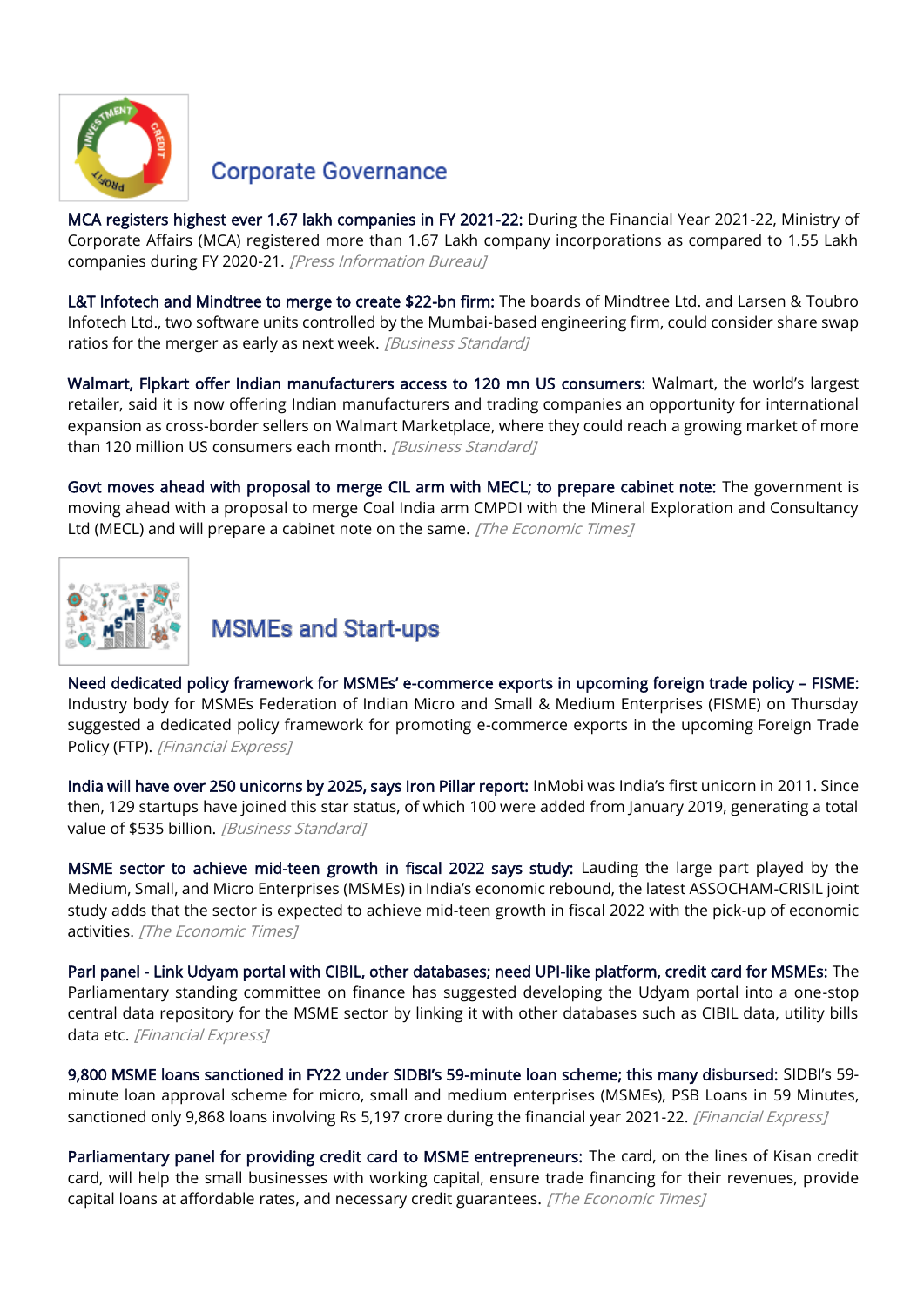

# **Employment and Industrial Relations**

[Self-employed may be brought under EPFO's social security net:](https://economictimes.indiatimes.com/news/economy/finance/self-employed-may-be-brought-under-epfos-social-security-net/articleshow/90966316.cms) The government is looking to allow selfemployed people to enrol under the Employees' Provident Fund Organisation by contributing 10% of their income to the provident fund body every month. [The Economic Times]

[EPFO adds 1.41 million subscribers in February, 14% increase from last year:](https://www.business-standard.com/article/economy-policy/epfo-adds-1-41-million-subscribers-in-february-14-increase-from-last-year-122042001044_1.html) The Employees' Provident Fund Organisation (EPFO) data showed that net enrolments between April 2021 and February 2022 were 1.11 crore. During the entire financial year 2020-21, the net enrolments were 77.08 lakh, lower than 78.58 lakh added in 2019-20. [Business Standard]

[Indian job market shows highest growth of 6% y-o-y in March - Monster Employment Index:](https://economictimes.indiatimes.com/jobs/indian-job-market-shows-highest-growth-of-6-y-o-y-in-march-monster-employment-index/articleshow/90927231.cms) Hiring demand in India witnessed a 6% year-on-year growth in March amid removal of Covid induced restrictions and pick-up in economic activity, shows the Monster Employment Index (MEI). [The Economic Times]

[Over 8.25 lakh jobs created under PMEGP in FY22 - Govt:](https://economictimes.indiatimes.com/news/economy/indicators/over-8-25-lakh-jobs-created-under-pmegp-in-fy22-govt/articleshow/90940272.cms) The government on Tuesday said 1.03 lakh new manufacturing and service units were set up under its flagship scheme PMEGP along with creation of over 8.25 lakh jobs in the last financial year. [The Economic Times]

[Panel backs raising monthly EPFO wage ceiling to](https://economictimes.indiatimes.com/news/economy/policy/panel-backs-raising-monthly-epfo-wage-ceiling-to-21000/articleshow/90899465.cms) **₹**21,000: A high-level committee has backed a proposed increase in wage ceiling under the Employees' Provident Fund Organisation (EPFO) to ₹21,000 a month from the current ₹15,000. [The Economic Times]



#### **Industrial Finance**

[Govt setting up 75 digital banks this year, says FM Nirmala Sitharaman:](https://www.business-standard.com/article/economy-policy/govt-setting-up-75-digital-banks-this-year-says-fm-nirmala-sitharaman-122041901406_1.html) India is planning to set up "digital only" banks and non-banking financial companies (NBFCs) to ensure that business continuity in the lending system is not affected even in exceptional times. [Business Standard]

[IBBI proposes tweaks in rules to reduce delays in corporate insolvency process:](https://economictimes.indiatimes.com/industry/banking/finance/banking/ibbi-proposes-tweaks-in-rules-to-reduce-delays-in-corporate-insolvency-process/articleshow/90954889.cms) In the 10-page discussion paper, the insolvency regulator has proposed to impose an obligation on the committee of creditors (COC) to share all the documents they possess on the company with the insolvency resolution professional (IRP).  $\int$   $\bar{f}$   $\hbar$   $\bar{e}$ Economic Times]

[Loan assets securitised by NBFCs jump 43 pc to Rs 1.25 lakh crore last fiscal:](https://economictimes.indiatimes.com/industry/banking/finance/banking/loan-assets-securitised-by-nbfcs-jump-43-pc-to-rs-1-25-lakh-crore-last-fiscal-report/articleshow/90913566.cms) Total value of loan assets securitised by non-banking financial companies, including housing finance firms, grew by around 43 per cent in the last fiscal year to Rs 1,25,000 crore, driven by quick economic recovery and lower base effect, a report said on Monday. [The Economic Times]



## **Technology and Innovation**

[Oneweb gets licence to provide satellite services in India:](https://economictimes.indiatimes.com/industry/telecom/telecom-news/oneweb-gets-licence-to-provide-satellite-services-in-india/articleshow/90987608.cms) UK-based Oneweb has plans to provide connectivity in the country through OneWeb satellite from mid-2022. [The Economic Times]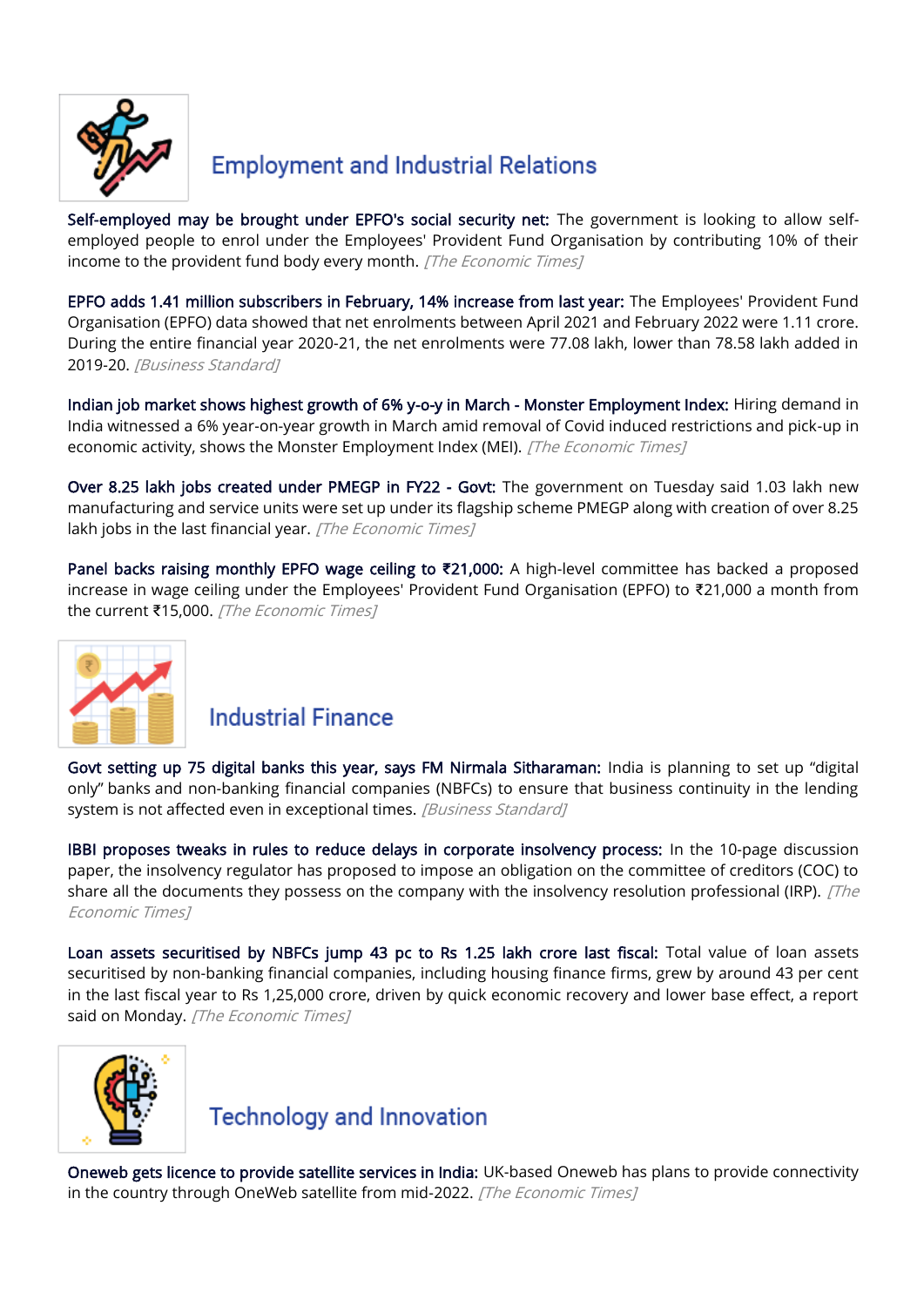[Flipkart buys full-stack e-commerce enabler ANS for undisclosed sum:](https://www.business-standard.com/article/companies/flipkart-buys-full-stack-e-commerce-enabler-ans-for-undisclosed-sum-122041900736_1.html) Flipkart said it continues its efforts to strengthen the Indian e-commerce ecosystem by investing in the capabilities of technology enablers that will address the needs of the rapidly growing and evolving digital retail market in India. [Business Standard]

[India becomes global investment hub for digital shopping:](https://cio.economictimes.indiatimes.com/news/consumer-tech/india-becomes-global-investment-hub-for-digital-shopping/90978075) The Indian e-commerce segment registered a whopping growth rate of 175 per cent and reached \$22 billion from \$8 billion in 2020. [The Economic Times]



# Industrial Infrastructure, Clusters and SEZs

[All 100 smart cities to get integrated command-control centre by Aug 15:](https://www.business-standard.com/article/economy-policy/all-100-smart-cities-to-get-integrated-command-control-centre-by-aug-15-122041900123_1.html) Union Minister of Housing and Urban Affairs Hardeep Singh Puri on Monday said that 80 out of the 100 Smart Cities in the country have Integrated Command and Control Centres and the remaining will get them by August 15. [Business Standard]

[ONGC drills three gas wells using new MPD technology in Tripura:](https://www.business-standard.com/article/companies/ongc-drills-three-gas-wells-using-new-mpd-technology-in-tripura-122041700456_1.html) The new technology - Managed Pressure Drilling (MPD) proved to be beneficial in the state because conventional drilling could not be used in these geographical locations, said ONGC Tripura Asset Manager, Tarun Malik. *[Business Standard]* 

[Software exports grow to Rs 1,761 cr from 4 Indore IT SEZs:](https://economictimes.indiatimes.com/news/economy/foreign-trade/software-exports-grow-to-rs-1761-cr-from-4-indore-it-sezs/articleshow/90879245.cms) Software export from four IT special economic zones, including those of TCS and Infosys, here climbed to Rs 1,761.19 crore in the last fiscal, registering around 52 per cent growth following a surge in demand in IT services. [The Economic Times]



## Sustainable Industrialisation

[India adds renewable capacity of 13.5 GW in 2021-22:](https://www.financialexpress.com/economy/india-adds-renewable-capacity-of-13-5-gw-in-2021-22/2499302/) India added 10.21 GW of utility scale solar capacity, 1.11 GW of wind power and 2.22 GW of rooftop solar capacity in FY 2021-22. [Financial Express]

[India, Brazil agree on promotion of sustainable bioenergy at global level:](https://www.livemint.com/news/india/india-brazil-agree-on-promotion-of-sustainable-bioenergy-at-global-level-11650559732374.html) The union minister of petroleum and natural gas Hardeep Singh Puri and the minister of mines and energy of Brazil, Bento Albuquerque have agreed on the need to reinforce the promotion of sustainable bioenergy and biofuels at the global level. *[Mint]* 

[Electrolyzer PLI to push green hydrogen output:](https://www.livemint.com/industry/energy/electrolyzer-pli-to-spur-green-hydrogen-output-in-the-works-11650479782392.html) India plans to introduce a production-linked incentive (PLI) scheme to encourage the manufacturing of electrolyzers used to extract hydrogen from water, two people aware of the development said. [Mint]

[Indian renewable sector highly leveraged due to global opportunities - S&P:](https://www.business-standard.com/article/companies/growth-opportunities-will-result-indian-renewable-companies-highly-leveraged-s-p-global-ratings-122041800430_1.html) In its new report "India Renewables: Growth Trumps Deleveraging" S&P Global Ratings said the multi-decade growth opportunities for renewable energy in India will result in persistently high leverage across the sector. [Business Standard]

[Solar Energy corporation issues tender for setting up 1000 MWH storage system:](https://economictimes.indiatimes.com/industry/renewables/solar-energy-corporation-issues-tender-for-setting-up-1000-mwh-storage-system/articleshow/90893915.cms) Solar Energy Corporation of India Limited (SECI) has issued a tender for setting up 500 MW/1000 MWh Standalone Battery Energy Storage Systems (BESS) to provide Discoms with storage facilities to be used on an "on-demand" basis. [The Economic Times]

[India's first portable solar rooftop system unveiled in Gandhinagar:](https://www.business-standard.com/article/current-affairs/india-s-first-portable-solar-rooftop-system-unveiled-in-gandhinagar-122041900623_1.html) The country's first portable solar rooftop system was inaugurated at Swaminarayan Akshardham temple complex in Gandhinagar on Monday. *[Business* Standard<sub>1</sub>